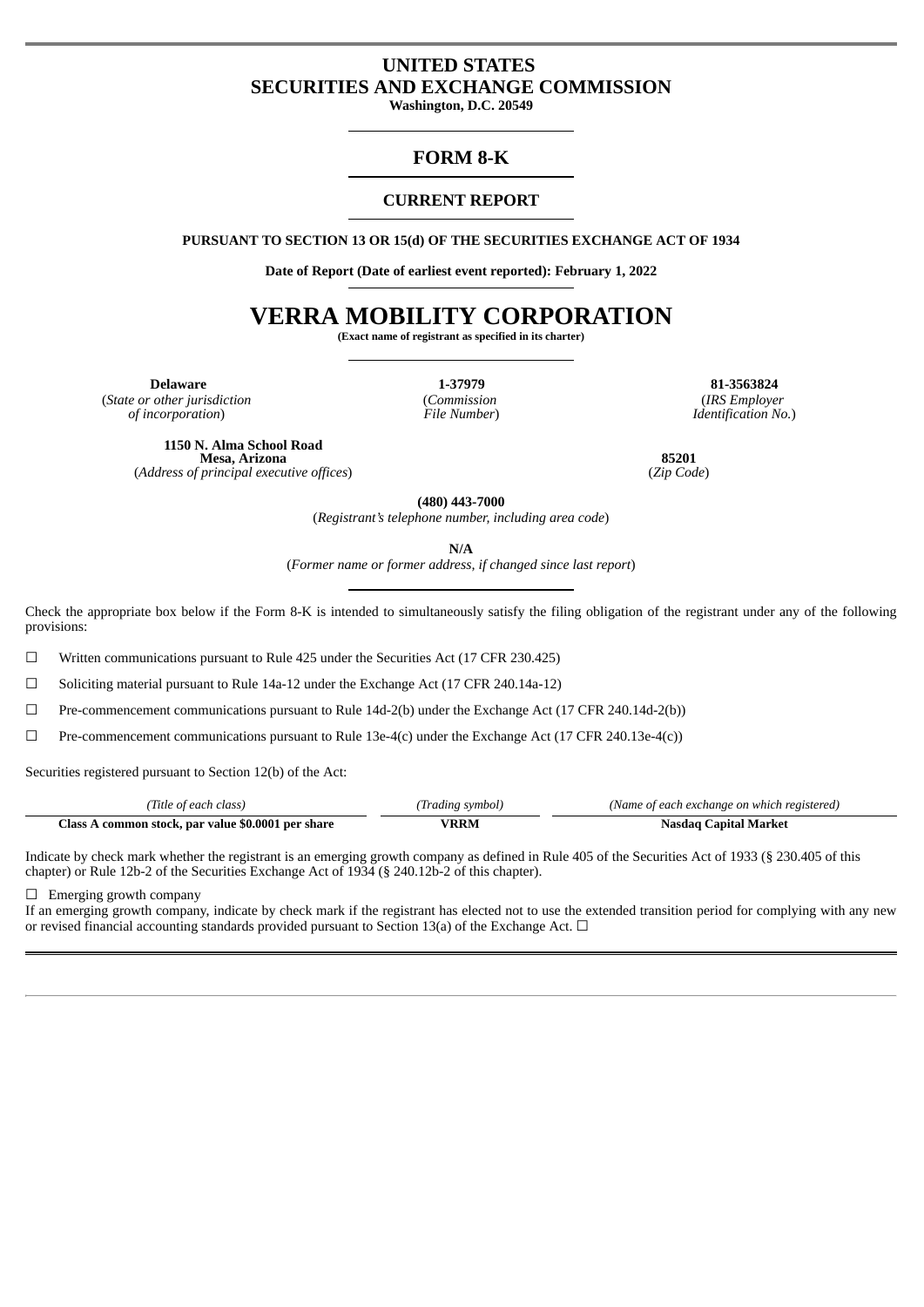#### Item 5.02 Departure of Directors or Certain Officers; Election of Directors; Appointment of Certain Officers; Compensatory Arrangements **of Certain Officers.**

On February 1, 2022, the Compensation Committee (the "*Compensation Committee*") of the Board of Directors (the "*Board*") of Verra Mobility Corporation (the "*Company*") approved the Verra Mobility Corporation Short-Term Incentive Plan (the "*Bonus Plan*"), to provide the annual cash bonus opportunities to be granted to certain of the Company's employees, including the Company's executive officers. The Bonus Plan supersedes in their entirety the Company's Annual Incentive Bonus Plan, dated January 1, 2019, and the Company's Amended and Restated Short-Term Incentive Plan, effective January 1, 2021. The following summary is qualified in its entirety by the provisions of the Bonus Plan, which is filed as Exhibit 10.1 to this Current Report on Form 8-K and incorporated herein by this reference.

The Bonus Plan is designed to provide an incentive to executive officers and other selected employees of the Company ("*Participants*") to contribute to the growth, profitability and increased value of the Company by providing cash incentive compensation based on achievement of certain financial objectives and goals, as determined by the Board or the Compensation Committee at the beginning of each plan year, and based upon the Participant's individual performance. The Bonus Plan provides that Participants may earn a pre-determined percentage of their respective base salaries for the achievement of such specified goals for a plan year (an "*Annual Bonus*") and, if authorized by the Board or Compensation Committee in any plan year, a partial payment (a "*Progress Payment*") for the period of January 1 through June 30 of the applicable plan year (a "*First Half Period*" and, together with the Plan Year, a "*Measurement Period*"). The financial measures and their respective weightings applicable to a Participant are determined by that Participant's designation as a corporate/shared service employee ("*Corporate Participants*") or by the employee's designation as working in a business unit ("*BU Participants*"). The financial measures may include but are not limited to Consolidated Adjusted EBITDA, Consolidated Revenue, Business Unit Adjusted EBITDA and Business Unit Revenue, as approved by the Board (the "*Financial Targets*"), which if determined by the Compensation Committee or the Board at the beginning of a plan year, may be subject to adjustment by the application of an operational modifier (consisting of performance against key strategic objectives applicable to the Participant based on the Participant's designation). Under the Bonus Plan, the payout opportunity is contingent upon meeting the threshold performance levels established for the applicable Measurement Period, and thereafter varies for performance above and below the pre-established target performance levels, subject to a maximum award level determined by the Compensation Committee. The payout opportunity for achieving financial objectives is also contingent on the Full Year EBITDA Threshold, as defined in the Bonus Plan, exceeding specified targets as described in the Bonus Plan. The Bonus Plan also provides that each Participant generally must remain employed with the Company through the date on which bonuses are paid for a particular Measurement Period in a plan year.

In connection with the adoption of the Bonus Plan, the Compensation Committee also approved the following executive officer target bonus opportunities for the Company's 2022 fiscal year (expressed in each case as a percentage of the executive's base salary): David Roberts, Chief Executive Officer – 100%; Patricia Chiodo, Chief Financial Officer – 75%; Steve Lalla, Executive Vice President, Government Solutions – 75%; Adam Blake, President, T2 Systems – 75%; and Rebecca Collins, General Counsel – 60%.

#### **Item 9.01 Financial Statements and Exhibits**

(d) Exhibits.

| <b>Exhibit</b><br>Number | <b>Description of Exhibits</b>                                              |
|--------------------------|-----------------------------------------------------------------------------|
| 10.1                     | Verra Mobility Corporation Short-Term Incentive Plan.                       |
| 104                      | Cover page Interactive Data File (embedded within the Inline XBRL document) |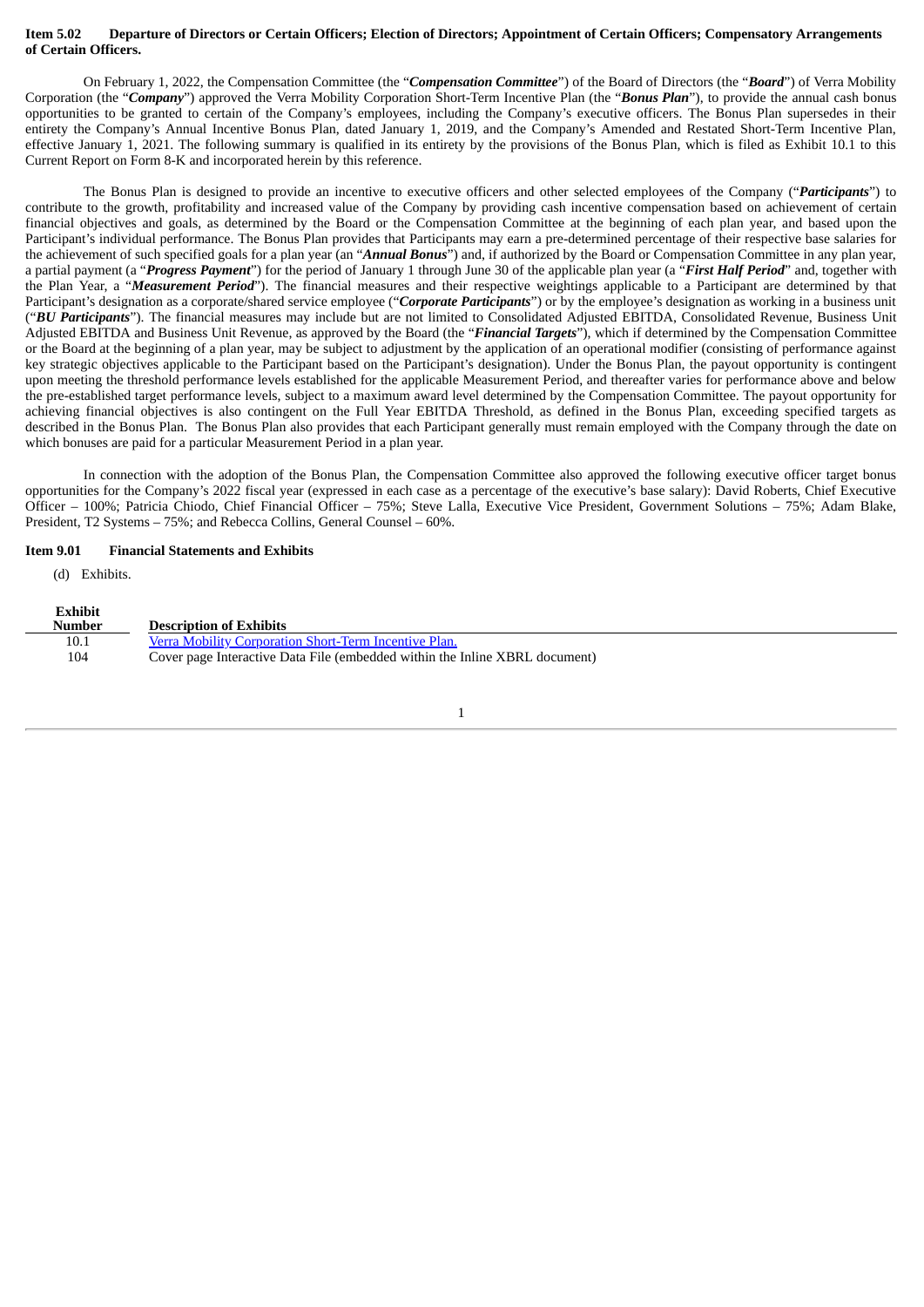### **SIGNATURE**

Pursuant to the requirements of the Securities Exchange Act of 1934, as amended, the registrant has duly caused this report to be signed on its behalf by the undersigned hereunto duly authorized.

### Dated: February 4, 2022 **Verra Mobility Corporation**

| By: | /s/ Patricia Chiodo            |
|-----|--------------------------------|
|     | Name: Patricia Chiodo          |
|     | Title: Chief Financial Officer |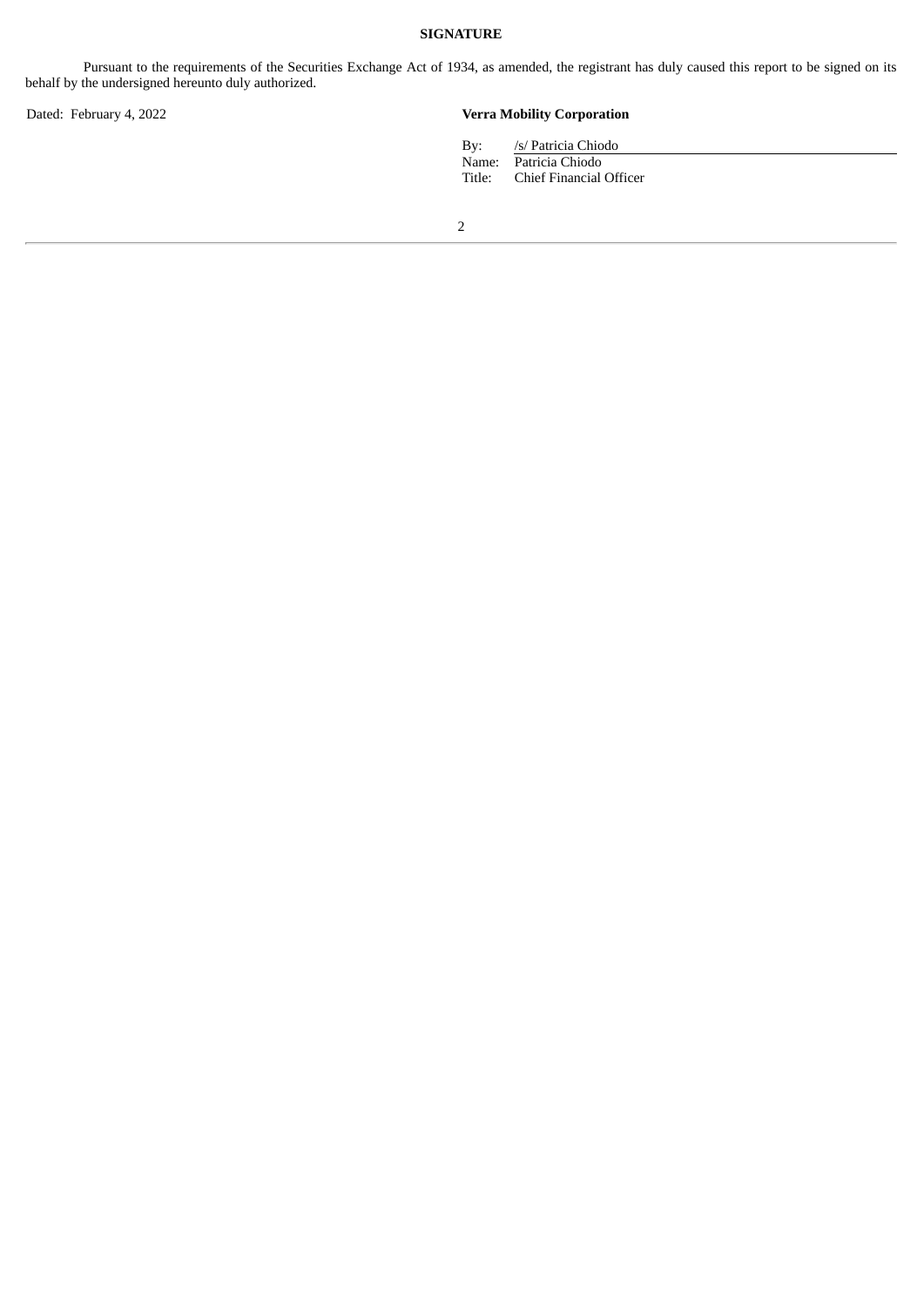# **Verra Mobility Corporation Short-Term Incentive Plan**

**Effective January 1, 2022**

<span id="page-3-0"></span>010-9305-0648/4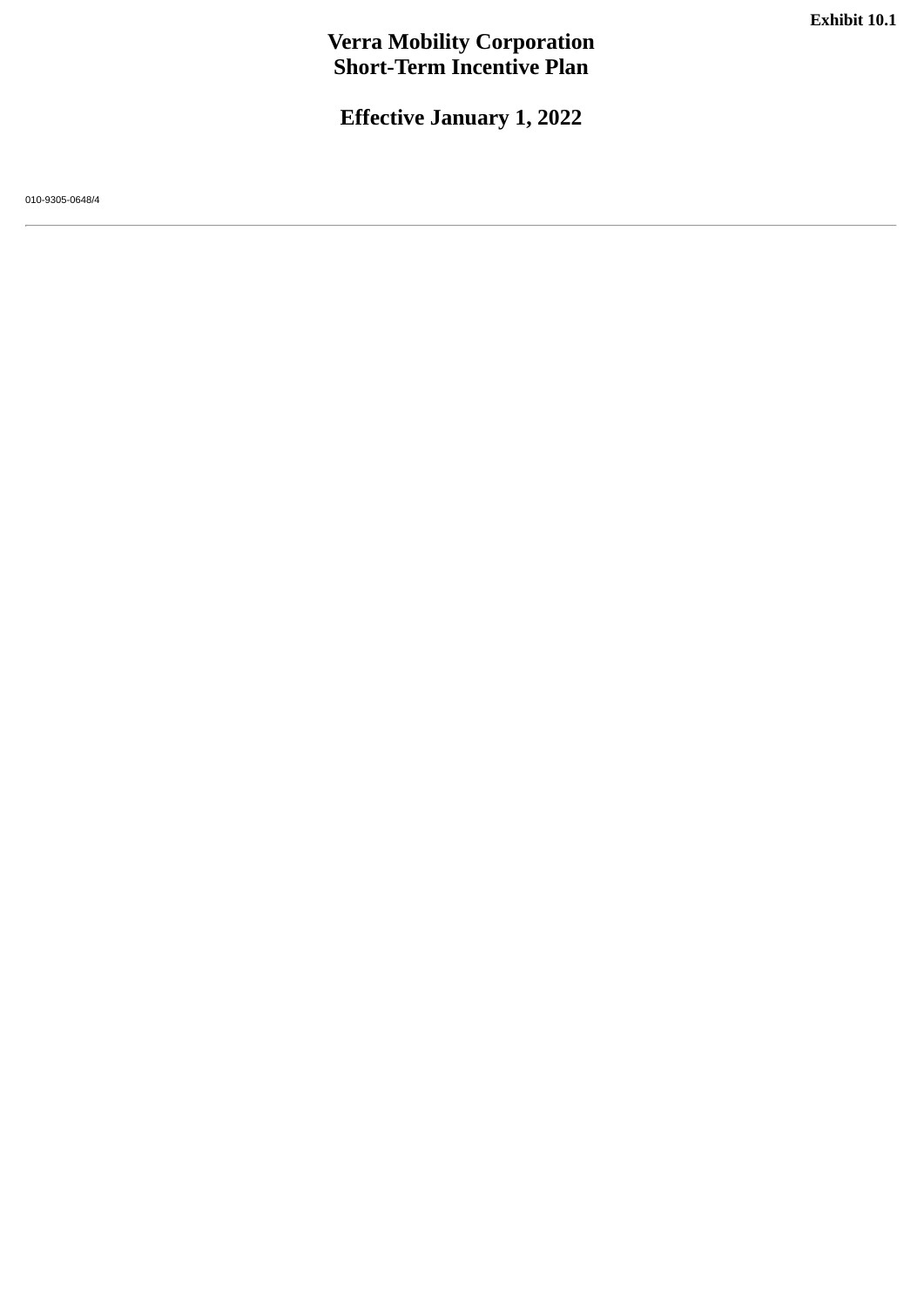### **1. ESTABLISHMENT, PURPOSE AND TERM OF PLAN**

**1.1. Establishment**. The Compensation Committee of the Board of Directors (respectively, the "*Compensation Committee*" and the "*Board*") of Verra Mobility Corporation (the "*Company*") hereby adopts this Verra Mobility Corporation Short-Term Incentive Plan (the "*Plan*") on the terms and conditions set forth herein, effective as of January 1, 2022 (the "*Effective Date*"). The Plan supersedes in their entirety the Company's Annual Incentive Bonus Plan, dated January 1, 2019, and the Company's Amended and Restated Short-Term Incentive Plan, effective January 1, 2021 (together, the "*Prior Plans*"). The Prior Plans and any written or verbal representations of the Company or its representatives regarding the subject matter of the Prior Plans are hereby terminated as of the Effective Date.

**1.2. Purpose**. The purpose of the Plan is to provide annual incentive compensation intended to motivate, reward and retain selected employees. The Plan is intended to constitute a "bonus program" as defined under United States Employee Benefits Security Administration Regulations Section 2510.3-2(c) and will be construed and administered in accordance with such intention.

**1.3. Term of Plan**. The Plan is effective as of the Effective Date for the Company's calendar fiscal year 2022 and for each Company fiscal year thereafter (each, a "*Plan Year*"), unless otherwise amended or terminated in accordance with Section 5.4 of the Plan.

### **2. ELIGIBILITY TO PARTICIPATE**

**2.1. General**. An Employee (as defined below) is eligible to participate, and become a participant in the Plan for an applicable Plan Year (a "Participant") if he or she (i) is not covered by a collective bargaining agreement, (ii) is classified by the Company in an Executive, Management or Professional Career Category as defined by the Company's compensation department (or any equivalent successor designation); (iii) is approved for participation by (aa) the Company's Chief Executive Officer (the "*CEO*") and Chief People Officer (the "*CPO*") if the Employee is not the CEO or one of the Company's other executive officers (the "*ELT Members*"), or (bb) by the Board or Compensation Committee if the Participant is the CEO or an ELT Member, and (iv) does not participate in a different short-term incentive, sales or commission plan of the Company or any of its direct or indirect subsidiaries (each a "*Subsidiary*") (absent explicit written approval from the CEO or the Board or Compensation Committee, as applicable). As used in the Plan, the term "*Employee*" means an employee of the Company or of any of its Subsidiaries. A Participant will be notified of his or her participation in the Plan (a "*Participation Notice*") containing Plan specifics as contemplated herein for the applicable Plan Year, which they may be required to sign and return to the Company.

**2.2. Partial Year Participation**. If an Employee becomes eligible to participate in the Plan during a Plan Year due to promotion or new hire and is notified of his or her participation in the Plan, such Participant may be entitled to a pro-rata portion of any Bonus (as defined in Section 3) opportunity based on the period of time remaining in such Plan Year after he or she began participating in the Plan. If during a Plan Year a Participant becomes ineligible to participate in the Plan, the Employee may be eligible to receive a pro-rata portion of any Bonus opportunity based on the period of time the Employee was a Participant during such Plan Year provided that (i) the Employee remains employed by the Company or a Subsidiary on the corresponding applicable Payment Date (as defined in Section 4.6), and (ii) the other required criteria to receive a Bonus are met.

### **3. PLAN DESIGN**

The Plan provides the basis upon which each Participant may earn an incentive bonus for a Plan Year (an "*Annual Bonus*") and, if authorized by the Board or Compensation Committee in any Plan Year, a partial

Verra Mobility Short-Term Incentive Plan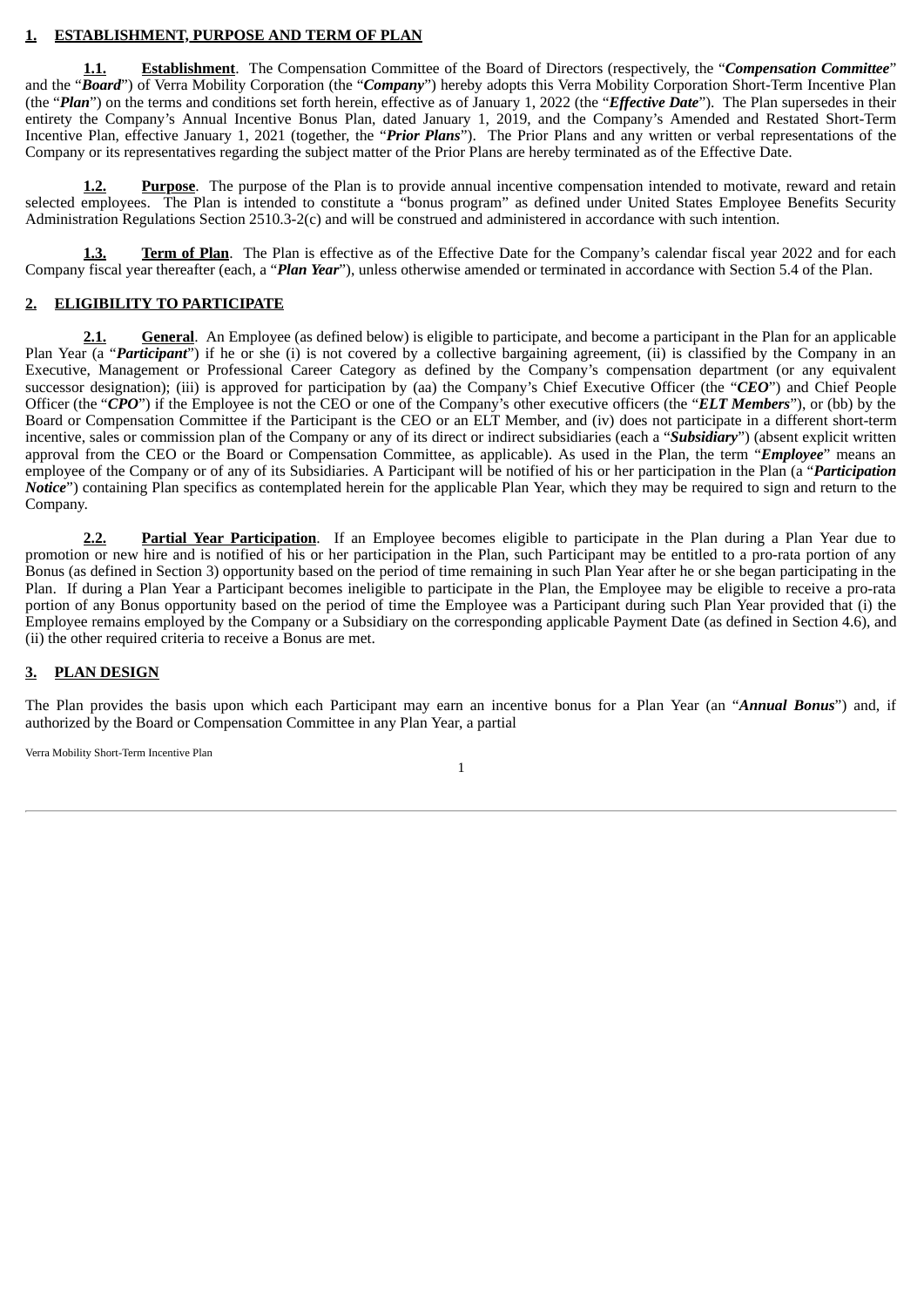payment (a "*Progress Payment*") for the period of January 1 through June 30 of such Plan Year (the "*First Half Period*" and, together with the Plan Year, the "*Measurement Periods*"). The metrics used to determine the extent, if any, to which a Participant may earn an Annual Bonus and a Progress Payment are described in this Section 3 as further supplemented by a Participant's Participation Notice. The Annual Bonus and Progress Payment are sometimes collectively referred to as "*Bonuses*" and individually as a "*Bonus*."

**3.1. Participant's Annual Bonus Target Amount**. A Participant's Annual Bonus target amount is established as a percentage of his or her annual base salary and shall be applied against the base salary actually paid during a Measurement Period (the "*Target Amount*"). Participants will be notified of their Target Amount during the first quarter of a Plan Year or as reasonably practical after the commencement of the Plan Year (or, for new hires or transfers into eligible positions during the Plan Year, at or around the time of notification of participation) or after any amendment to the Plan via their Participation Notice. In addition to continued employment, the Bonuses are earned based on the achievement of financial targets and individual performance, as described below. The Target Amount may be capped (as a percentage above 100%) in any applicable Plan Year as determined by the Board or Compensation Committee, which shall be communicated to Participants in their Participation Notice.

**3.2. Annual Bonus and Progress Payment Components**. Annual Bonuses and Progress Payments under the Plan are based on performance measures that may include a combination of Company-wide ("*Consolidated*") or Business Unit ("*BU*") financial performance measures (each, a "*Financial Factor*"), and an Individual performance measure *(the "Individual Performance Factor")*. Each Participant shall be notified of the weighting of applicable Financial Factors and the Individual Performance Factor for purposes of calculating the Participant's Bonus.

**3.2.1. Financial Factors**. During the first quarter of the Plan Year, or as reasonably practical thereafter (or after any amendment to the Plan), each applicable Financial Factor will be assigned an annual target (each, a "*Financial Target*"), which will be determined by the Company's Chief Financial Officer ("*CFO*") and approved by the Board or Compensation Committee, and thereafter communicated to Participants. Performance against Financial Targets will be measured after the end of the First Half Period for purposes of determining payment amount, if any, of the Progress Payment if authorized for the Plan Year, and at the conclusion of the Plan Year after the Company's books are closed for the fiscal year for purposes of determining the amount, if any, of the Annual Bonus. Achievement against the applicable Financial Target (as measured as a percentage) will determine an unweighted multiplier for the applicable Financial Factor (each, a "*Financial Factor Unweighted Multiplier*"). To determine the resulting weighted multiplier for the applicable Financial Factor (each, a "*Financial Factor Weighted Multiplier*"), each Financial Factor Unweighted Multiplier will be multiplied by the applicable weighting factor. Financial Factors that may be considered include, but are not limited to, the following:

**3.2.1.1. Consolidated Adjusted EBITDA**. "Consolidated Adjusted EBITDA" means the Company's earnings before interest, taxes, depreciation and amortization determined on the basis of the Company's Consolidated financial statements prepared for the applicable Measurement Periods, as adjusted in the Board's discretion by removing irregular, one-time or non-recurring items.

**3.2.1.2. Business Unit Adjusted EBITDA**. "Business Unit Adjusted EBITDA" or "BU Adjusted EBITDA" means the adjusted earnings before interest, taxes, depreciation and amortization of the applicable BU determined on the basis of the financial statements of such BU prepared for the applicable Measurement Periods, as adjusted in the Board's discretion by removing irregular, one-time or non-recurring items.

Verra Mobility Short-Term Incentive Plan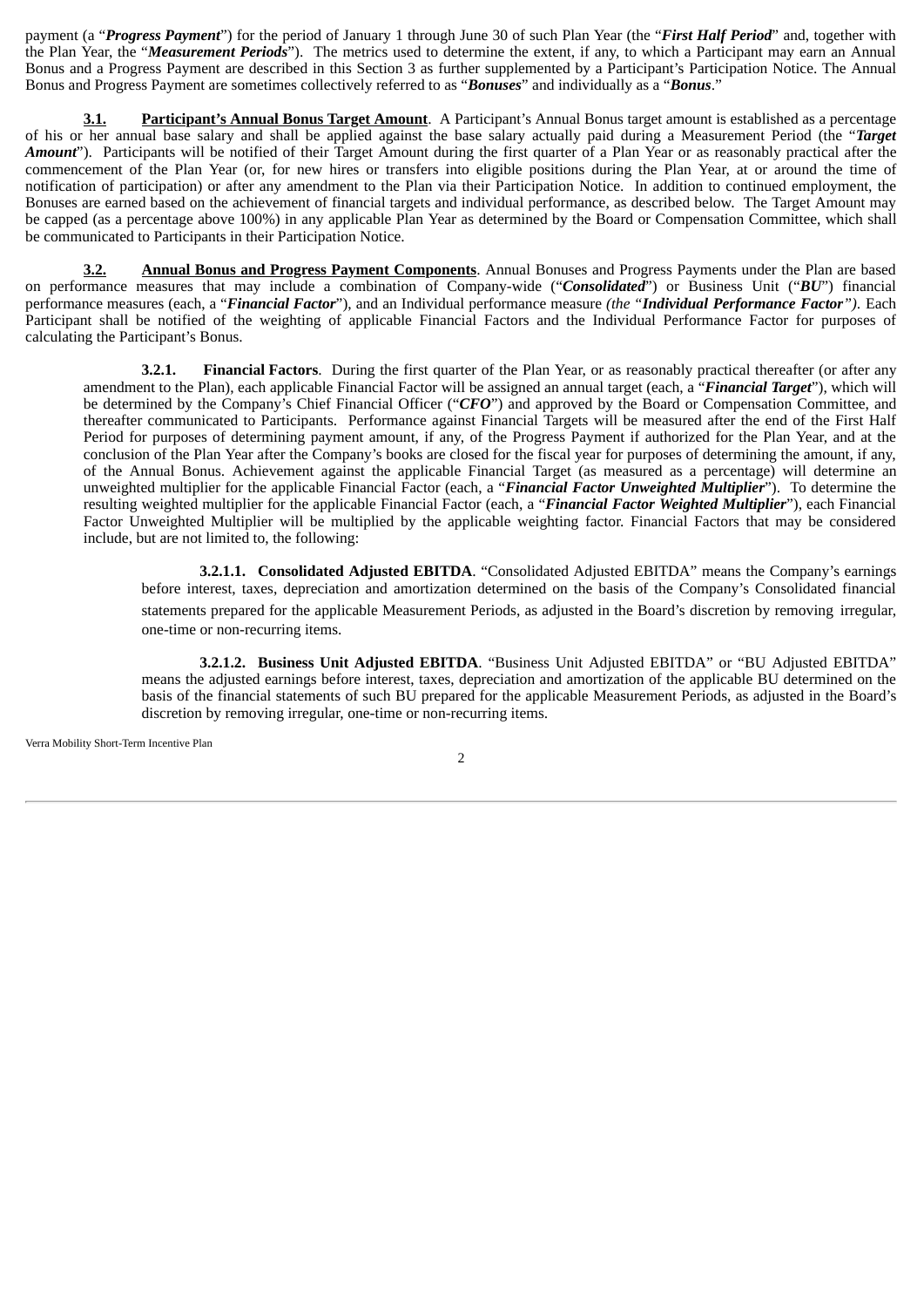**3.2.1.3. Consolidated Revenue**. "Consolidated Revenue" means the Company's total revenue determined on the basis of the Company's Consolidated financial statements prepared for the applicable Measurement Periods.

**3.2.1.4. Business Unit Revenue**. "Business Unit Revenue" or "BU Revenue" means the total revenue of the applicable BU determined on the basis of the financial statements of such BU prepared for the applicable Measurement Periods.

**3.2.2. Operational Modifier.** During the first quarter of each Plan Year, or as soon as reasonably practical thereafter (or after any amendment to the Plan), the CEO will establish, and the Board or Compensation Committee will approve, one or more key strategic objectives to be evaluated on a Consolidated basis, BU basis, or a combination of both. Performance of the Company or applicable BU against the applicable key strategic objective(s) will determine an adjustment factor (the "*Operational Modifier*") expressed as a percentage value within a range that will be communicated to Participants. Each respective Financial Factor Weighted Multiplier determined for the full Plan Year (but not for the First Half Period) will be multiplied by the Operational Modifier to determine an adjusted Financial Factor Weighted Multiplier (each, an "*Adjusted Annual Financial Factor Weighted Multiplier*"). Determination of performance against the Operational Modifier will be made by the Board in its discretion after the conclusion of the Plan Year. The Operational Modifier score, once determined, shall apply equally to all Participants subject to the same Operational Modifier.

**3.2.3. Individual Performance**. Each Participant's Bonus will take into account an Individual performance measure based on the Participant's performance during the Measurement Period, which shall be determined following the conclusion of the applicable Measurement Period based on input from the Participant's supervisor and is subject to the CEO's approval and discretion, with the exception of the CEO and ELT Members, whose Individual performance shall be determined by the Board or the Compensation Committee in its discretion (the "*Individual Performance Factor*"). The Individual Performance Factor will be multiplied by the weighting factor applicable to the Participant to determine the Participant's "*Individual Performance Weighted Multiplier*."

### **4. PAYMENTS UNDER THE PLAN**

**4.1. Progress Payment**. The Company may determine for any Plan Year that it is in furtherance of the purpose of the Plan to make a Progress Payment, which is a partial payment of the Annual Bonus based on performance against certain targets as measured at the end of the First Half Period, as such performance targets are determined by the Board or the Compensation Committee in its discretion. Eligibility for a Progress Payment for any applicable Plan Year, including the performance targets used to determine the amount of any Progress Payment and how the Progress Payment will be calculated, will be communicated to Participants in their Participation Notice. Eligibility for a Progress Payment is subject to the following, as determined by the Board or the Compensation Committee in its discretion:

**4.1.1.** A minimum level of performance that must be achieved as of the end of the First Half Period before Participants are eligible to receive a Progress Payment (for example, a percentage of Adjusted EBITDA performance) (the "*Progress Payment Threshold*");

**4.1.2.** The Participant must be employed on the Progress Payment Date (as defined in Section 4.6.1) and meet the other requirements of this Plan; and

**4.1.3.** The Progress Payment will not take into account an Operational Modifier.

Verra Mobility Short-Term Incentive Plan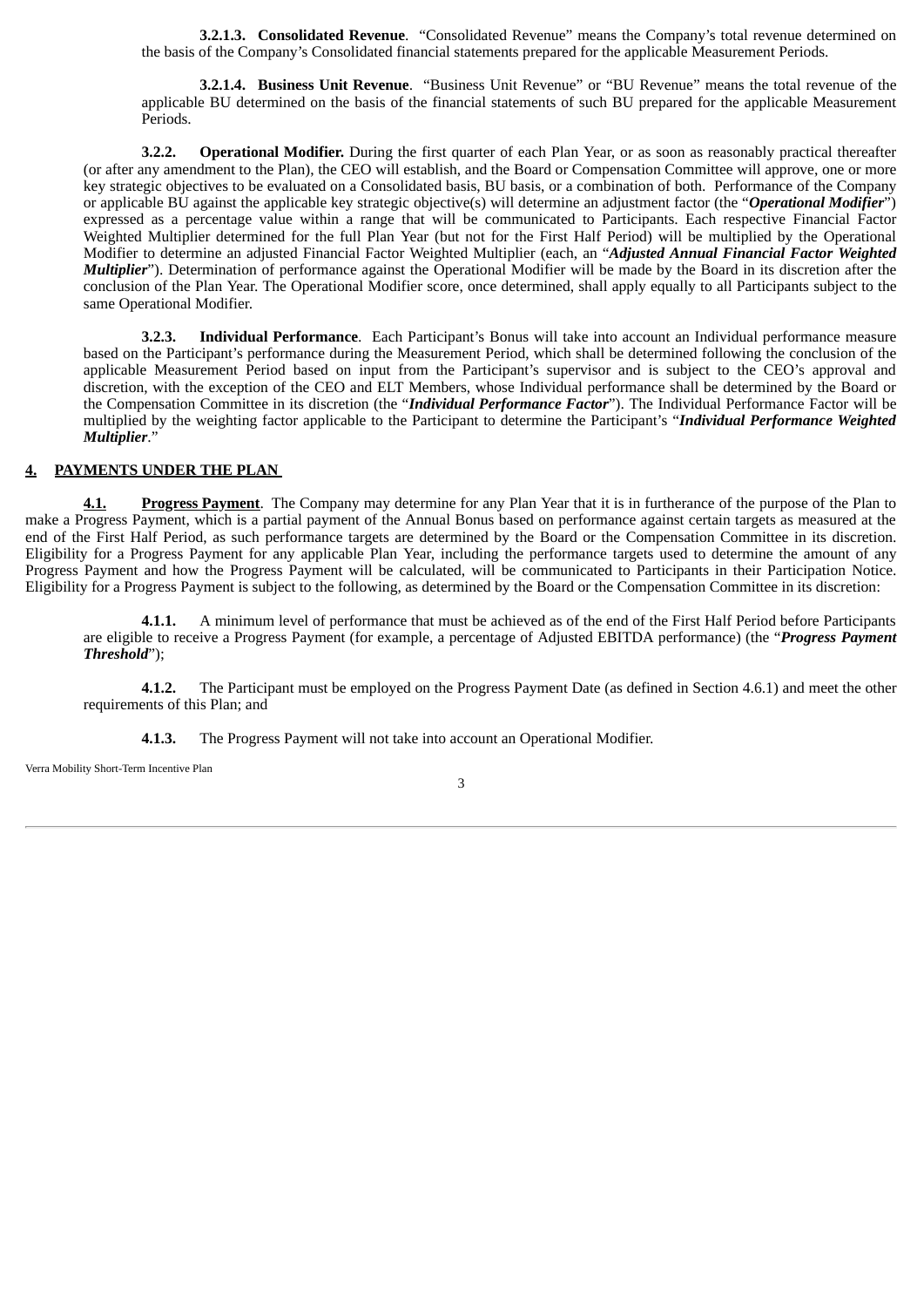**4.2. Annual Bonus**. Each Participant who remains an eligible Employee under the Plan will be entitled to earn an Annual Bonus for the applicable Plan Year in an amount, if any, determined in accordance with the provisions of the Plan.

**4.2.1. Full Year EBITDA Threshold**. No Participant will be entitled to an Annual Bonus under the Plan with respect to Financial Factors unless *both* (i) the actual level of Consolidated Adjusted EBITDA performance equals or exceeds an established percentage of the Financial Target for Consolidated Adjusted EBITDA for the Plan Year *and* (ii) for BU Participants, the actual level of BU Adjusted EBITDA performance equals or exceeds an established percentage of the Participant's applicable Financial Target for BU Adjusted EBITDA for the Plan Year (collectively, the "*Full Year EBITDA Threshold*"). If the Full Year EBITDA Threshold is not achieved, no corresponding Annual Bonus payment related to Financial Factors will be paid to the Participant. The Full Year EBITDA Threshold need not be achieved for a Participant to receive an Annual Bonus payment for the Individual Performance Factor. If the Full Year EBITDA Threshold is achieved, the Participant's Annual Bonus opportunity for the Plan Year will be calculated based on the Financial Factor weighting applicable to the Participant and on performance against the applicable Financial Targets, subject to the following:

**4.2.1.1.** The calculation of the Annual Bonus payable based on Financial Factors is subject to application of the Operational Modifier;

**4.2.1.2.** Provided the Full Year EBITDA Threshold is achieved, Participants are eligible for an Annual Bonus on both the Financial Targets for Adjusted EBITDA and Revenue applicable to the Participant (Consolidated or BU), based on the Adjusted Annual Financial Factor Weighted Multiplier as multiplied against the Target Amount as of the end of the Plan Year;

**4.2.1.3.** Any Progress Payment made following the First Half Period in a Plan Year shall be deducted from the Annual Bonus payment calculated on the Financial Factors for the Plan Year. An Annual Bonus payment for the Individual Performance Factor is not subject to the Full Year EBITDA Threshold;

**4.2.1.4.** Product sales or other extraordinary events (positive or negative) may be excluded from the determination of a BU's financial performance for purposes of calculating achievement of a Financial Target; and

**4.2.1.5.** The Participant must be employed on the Full Year Payment Date (as defined in Section 4.6.2) and meet the other requirements of this Plan.

**4.3. Bonus Calculation**. Bonus payments made to eligible Participants will be calculated based on their Target Amount using the Participant's base salary actually paid during the applicable Measurement Period. A Participant whose job classification is changed during the Plan Year such that the new job title qualifies for a higher or lower Target Amount and/or the Participant is subject to different BU Financial Targets shall have his or her Bonus pro-rated to reflect the time in each position according to the applicable target(s) for the applicable Measurement Period.

**4.4. Final Approval of Annual Bonuses**. All Bonus amounts to be paid to Participants under the Plan must be approved by the CEO prior to payment, with the exception of the CEO and ELT Members, whose payments must be approved by the Board or the Compensation Committee.

Verra Mobility Short-Term Incentive Plan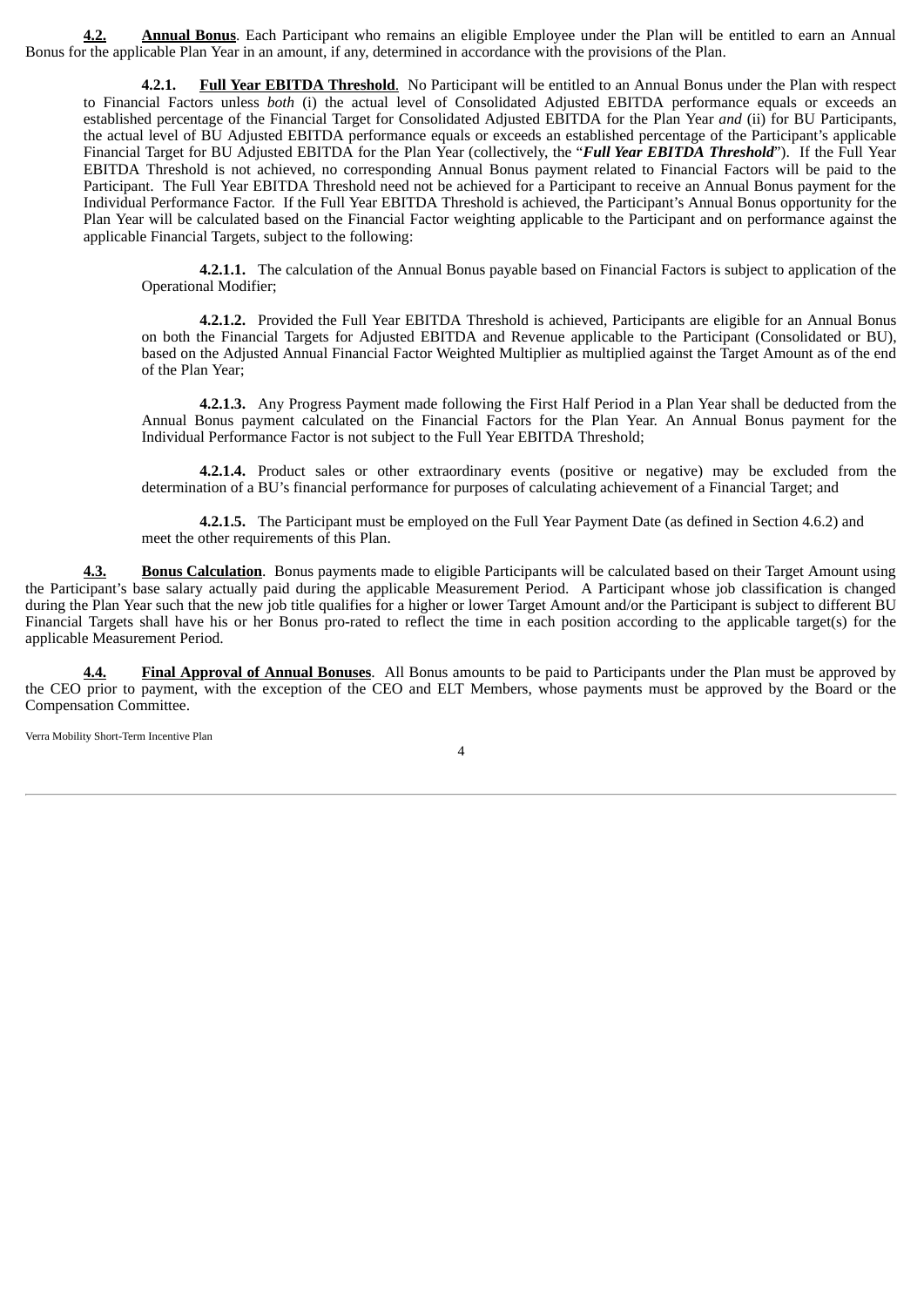**4.5. Eligibility to Receive Payment**. To be eligible to receive any Bonus payment under the Plan, a Participant must be employed by the Company or a Subsidiary on both (i) the last day of the applicable Measurement Period, and (ii) the date on which the Company or Subsidiary actually pays the corresponding Bonus (the "*Payment Date*"). However, if the Company or Subsidiary terminates a Participant's employment without cause (as determined by the Company or Subsidiary in its sole discretion) after the end of a Measurement Period but before the corresponding Payment Date, the CEO and CPO, for Participants other than the CEO and ELT Members, and the Board or Compensation Committee for Participants who are the CEO and ELT Members, may, in their/its sole discretion, pay on the Payment Date, all or a pro-rata portion of the Participant's Bonus for that Measurement Period.

**4.6. Payment Dates**. Subject to all other requirements of this Plan, the Payment Dates are as follows:

**4.6.1.** The Payment Date for the Progress Payment (if paid) shall occur after the Company closes its financial statements for June of the applicable Plan Year but occur no later than August 15 of the Plan Year (the "*Progress Payment Date*").

**4.6.2.** The Payment Date for the Annual Bonus (if paid) shall be after the Company's books are closed for the fiscal year but occur no later than March 15 of the year following the applicable Plan Year (the "*Full Year Payment Date*").

Tax Withholding. All Bonus payments made under the Plan are subject to applicable foreign, federal, state and local withholding and any other deductions required by applicable law. Payments to Participants subject to United States income taxes will generally be taxed as supplemental wages, rather than at the wage withholding rate on regular wages.

### **5. OTHER IMPORTANT INFORMATION ABOUT THE PLAN**

### **5.1. Plan Administration.**

**5.1.1.** The Board and/or the Compensation Committee, with respect to Participants who are the CEO and ELT Members, and the CEO and CPO, with respect to Participants other than the CEO and ELT Members, shall administer the Plan as provided in the Plan (each referred to in this Section 5.1 as the "*Plan Administrator*"). Unless such authority is specifically designated otherwise in the Plan, the Plan Administrator, as applicable, has full discretionary authority to administer and interpret the Plan, including, without limitation, discretionary authority to determine those Employees who shall become Participants, the standard or formula pursuant to which the performance components and each Participant's Bonus shall be calculated, whether all or any portion of the Bonus so calculated will be paid, and the specific Bonus amount, if any, to be paid to each Participant. The Plan Administrator has the authority, but not the obligation, to adopt, amend and repeal such administrative rules, guidelines and practices relating to the Plan as it shall deem appropriate.

**5.1.2.** Without limitation, the Plan Administrator shall have the absolute and discretionary right to adjust the Plan components, to determine achievement of the Operational Modifier, or to exclude items from the calculation of any achieved Financial Target or Individual Performance Factor, at any time during the Plan Year if it determines that external changes or other business conditions require changes to be made.

Verra Mobility Short-Term Incentive Plan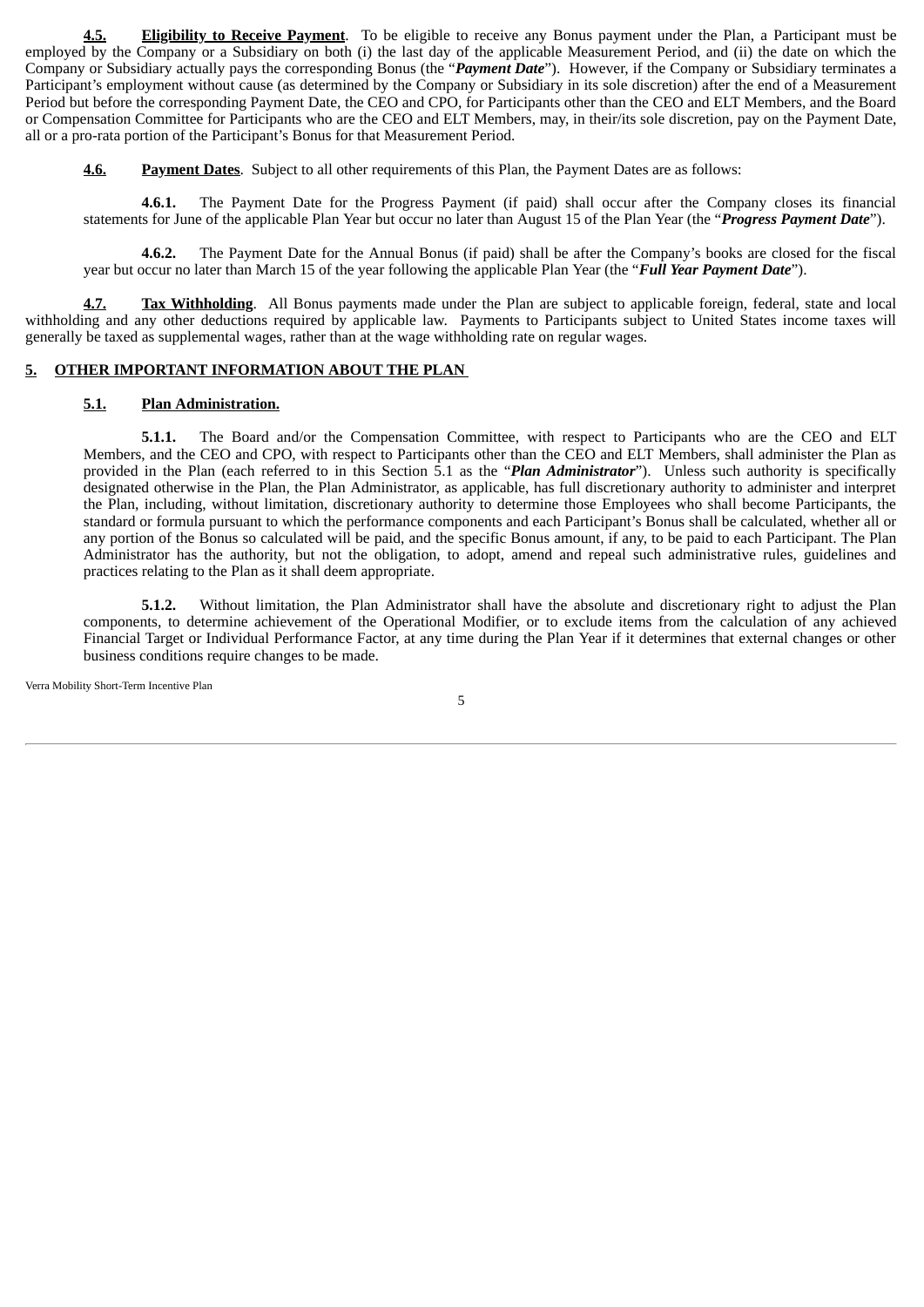**5.1.3.** All decisions and determinations of the Plan Administrator (including, without limitation, all interpretations of the Plan or of any Bonus) shall be final, conclusive and binding upon all persons, including Participants and their legal representatives.

**5.2. Corporate Event**. In the event of a merger, consolidation, plan of exchange, acquisition of property or stock, split-up, spin-off, reorganization or liquidation, any sale, lease, exchange or other transfer (in one transaction or a series of transactions) of all, or substantially all, the assets of the Company, or as would constitute a "Change in Control" as defined in the Verra Mobility Corporation 2018 Equity Incentive Plan, (each, a "*Corporate Event*"), the Company will select, prior to the consummation of the transaction, one of the following alternatives: this Plan: (a) shall remain in effect in accordance with its terms; (b) shall remain in effect in accordance with its terms, but shall be assumed by the surviving corporation; (c) will terminate, along with any future accruals, as of the consummation of the transaction and all payments under this Plan shall be pro-rated based upon the number of days that have elapsed in the Plan Year up to the date of the Corporate Event, calculated based on the attainment of performance criteria as of the transaction date, and paid within 30 days after the closing of the transaction, provided the Participant is employed on the transaction closing date or (d) will terminate, and all Bonus payments will be made to Participants based on each Participant's annualized base salary (i.e., not on a pro-rata basis, but rather a full year basis), calculated based on the attainment of Financial and Individual Performance Targets as of the transaction date, and paid within thirty (30) days after the closing of the transaction, provided the Participant is employed on the transaction closing date.

**5.3. Severability**. In the event any provision of the Plan shall be held illegal or invalid for any reason, the illegality or invalidity shall not affect the remaining parts of the Plan, and the Plan shall be construed and enforced as if the illegal or invalid provision had not been included.

**5.4. Amendment/Termination**. The Company may, from time to time, amend, suspend, or terminate in whole or in part and retroactively or prospectively, and if suspended or terminated, may reinstate, any or all of the provisions of the Plan, without liability to any Participant or Employee.

**5.5. No Continued Right to Employment**. Neither the establishment of the Plan, nor the provision for or payment of any amounts hereunder, nor any action of the Company shall be held or construed to confer upon any Participant or other person or entity any legal right to receive, or possess any interest in, a Bonus payment, or any legal right to be continued in the employ of the Company or any Subsidiary for any particular period of time. Participation in the Plan does not affect the right of the Company or any Subsidiary to terminate a Participant's employment with the Company or any Subsidiary at any time or for any reason unless otherwise prohibited by law.

**5.6. Plan Bonuses Not Assignable.** The rights of a Participant to Bonuses are not subject to anticipation, alienation, sale, transfer, assignment, pledge, encumbrance, attachment or garnishment by creditors of the Participant, and any attempt to assign, pledge or encumber that interest shall be void. To the extent requested by the Company, each Participant and his or her spouse shall acknowledge in writing that the rights of a Participant to Bonuses are non-transferable, including in the event of death or marital separation. No Bonus is earned by a Participant, and a Participant has no rights to a Bonus, unless and until a Bonus is paid to a Participant on a Payment Date.

**5.7. Code Section 409A**. The Bonuses provided under this Plan to Employees subject to United States income taxes are intended to be paid in such a manner that satisfies the short-term deferral exception to Section 409A of the Internal Revenue Code of 1986, as amended (the "*Code*"); provided, however, that any and all tax liability and penalties resulting from non-compliance with Section 409A of the Code or an exception thereto shall remain the Participant's sole responsibility. Nothing in this Plan shall be construed as a guarantee of any particular tax treatment to a Participant. Each Participant shall be solely

Verra Mobility Short-Term Incentive Plan